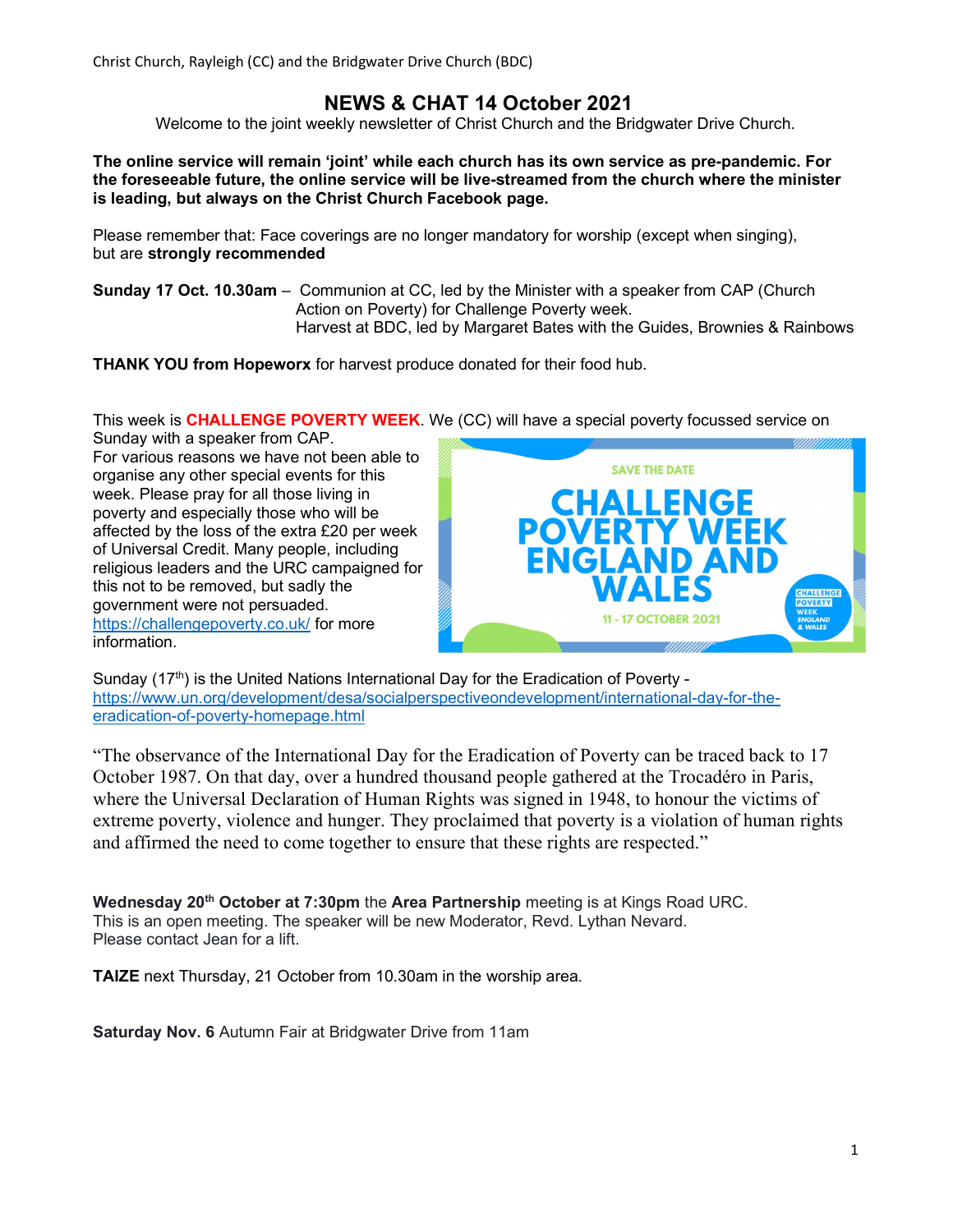### FUTURE EVENTS/ACTIVITIES (CC)

INDIAN MEAL - Mango Lounge Rayleigh High Street Monday 25th October 7:30 £20 each To book a place contact Janine Danes 01702 511861 07719892728 janinedanes@talktalk.net

**Saturday Nov. 6 –** monthly **ART CLUB** at Christ Church, 10am – 12. No need to bring materials – we have some available. No need for any artistic talent – there are plenty of easy things to do including colouring books (adult not children's!). Or just come and have a chat.

Saturday 27 November - (Christmas) Art and Crafts fair + Re-use sale (raising money for the building project). Please start creating crafts and pictures – anything goes – cards, knitted items, candles, painted glass… And also please be collecting items for the re-use (jumble) sale. More details nearer the time.

#### TIPS & IDEAS

Sunday 10th October was World Mental Health Day and this week's creative idea from ~64Million Artists comes from a Mental Health festival:

#### Learn something new.

You could try something you've never done before. Or try a new way of using something. Maybe you have always wanted to learn a new language or learn about plants, here is a sign to start! You could choose an ingredient you like to cook with and find a new recipe to use it in. The possibilities are endless.

How will you capture what you have learnt? Maybe someone will learn something new from what you share with them. If you learn something new, please send it in for us to share in News & Chat.

Last Saturday, I went to a workshop on how to make textiles (fabrics) from plastic bags. These can then be used to make all sorts of things like bags, 'baskets', plant pot containers etc. As an Eco Church, maybe we could make some banners for the worship area? If anyone is interested to learn more, please contact Naomi. (pic – example from the course tutor – plastic 'fabric' with embroidered pattern)



RESOURCES A new reflection from St Paul's Cathedral, by Deborah Lewer (a Senior Lecturer in History of Art at the University of Glasgow and a regular speaker, consultant, author and retreat leader in many church contexts, including at her home cathedral of St Mary's in Glasgow.) - Art, Faith and Ordinary Time: Caravaggio's Death of the Virgin

https://mailchi.mp/45fcc1afb6f3/coming-up-from-st-pauls-cathedral-8251096?e=e30a1f608a

Some of you may be interested in this online discussion from St Paul's Cathedral. – A Famine of Grace, on 16 Nov. 7pm Click the link for more information and to register: https://mailchi.mp/24291d453baf/comingup-from-st-pauls-cathedral-8251100?e=e30a1f608a

#### PRAYER CORNER

I invite all of you to set aside time daily to pray for our churches and members but also for the whole nation and world. This week as we raise awareness of poverty in Challenge Poverty Week, we pray especially for the poor and those on benefits; those feeling most harshly the loss of Universal Credit and the rise in fuel bills and the cost of living.

This week's prayer theme (prepared by Gwyneth). Which Fields? There are 'fields' of young people, 'fields' of elderly and/or lonely people, 'fields' of vulnerable/mentally hurting people, 'fields' of young families, 'fields' of disabled people, to name a few. In which 'fields' do you feel our church must be looking to serve and work?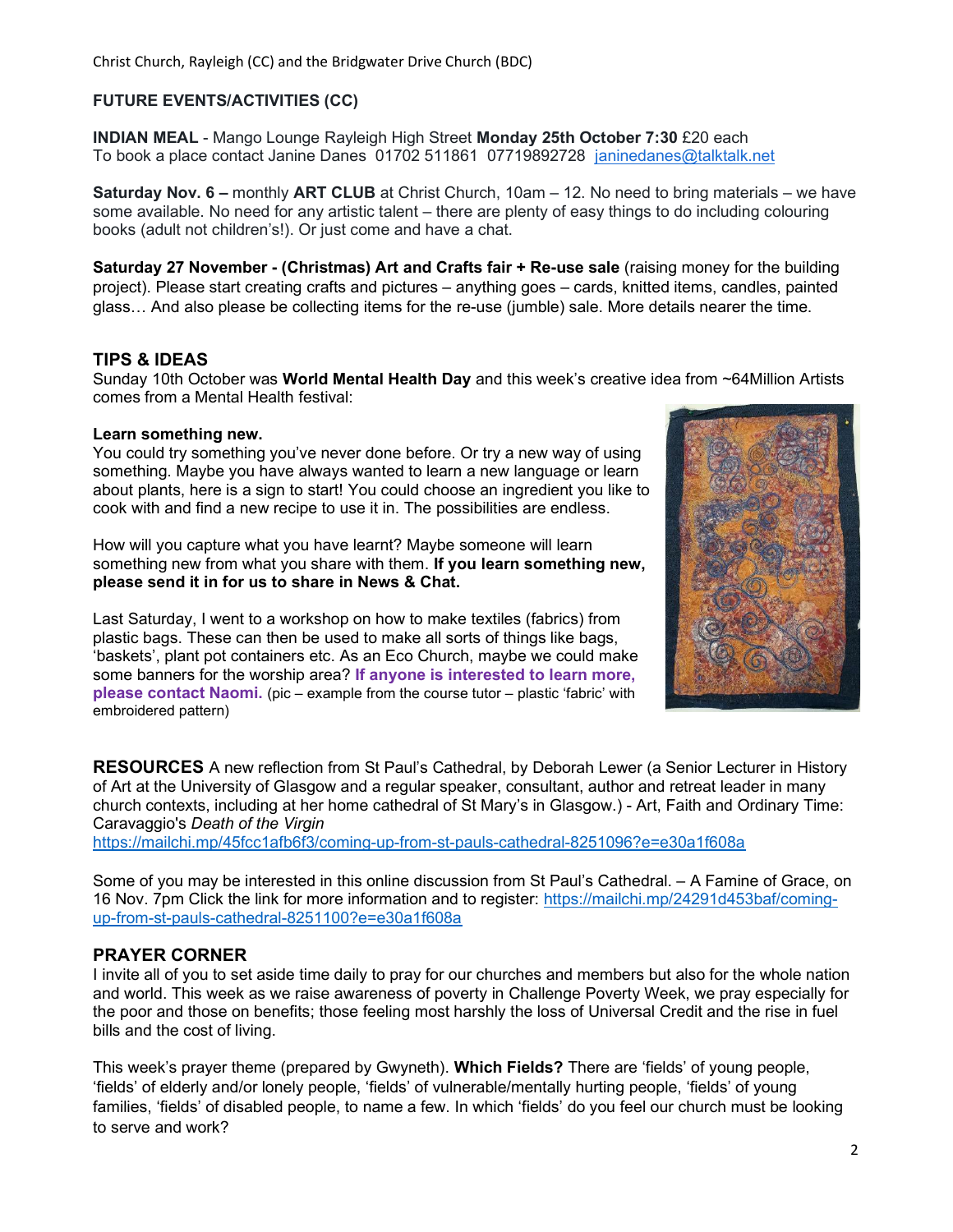This week is also Prisons Week – when Christians are invited to pray for all those affected by crime and imprisonment. There is more information and a short video here: https://www.prisonsweek.org/

Particular prayer requests this week:

Audrey Parents of Rachel S. Sheila S Della Geoff & Mary Kittle and family



The funeral of Theresa Kittle will take place at 3pm on Tuesday 19 October at Southend Crematorium. You can watch 'live', or afterwards via the webcast service:

https://watch.obitus.com username: jobu5443 password: 629954

If you are attending the funeral you are invited to wear colours (rather than black), especially green (Theresa's favourite colour). Friends are invited to Afternoon Tea at the Royal Hotel, Southend from 4.15pm. If you plan to attend, please RSVP to Geoff, - geoffkittle@gmail.com by this Friday (15<sup>th</sup>).

## HOUSE GROUPS

We will meet from 2.30pm, at Christ Church, on the following Thursday afternoons:

- 14 Oct. 3. 'Righteousness' (Psalm 1 vs 6.), led by Naomi
- 21 Oct. 4. 'Justice' (Micah 6 vs 8), led by Naomi

28 Oct. – Summary, led by Naomi

This week's theme is Righteousness. If you are not able to attend in person, but would like to follow along at home, here is the Bible verse and questions for this week:

#### Reflective exercise - read Psalm 1 vs 6.

Once you've reflected on this, reflect on the questions below.

- What does the term 'community' mean to you personally?
- What do the scriptures say about righteousness?
- Discuss (think about) your ideas for how humans could co-exist in a more righteous relationship with nature.



The House Groups are open to ALL from both churches – we would love to see some new faces. Join, any week – it doesn't matter if you have some! More information on posters at the church.